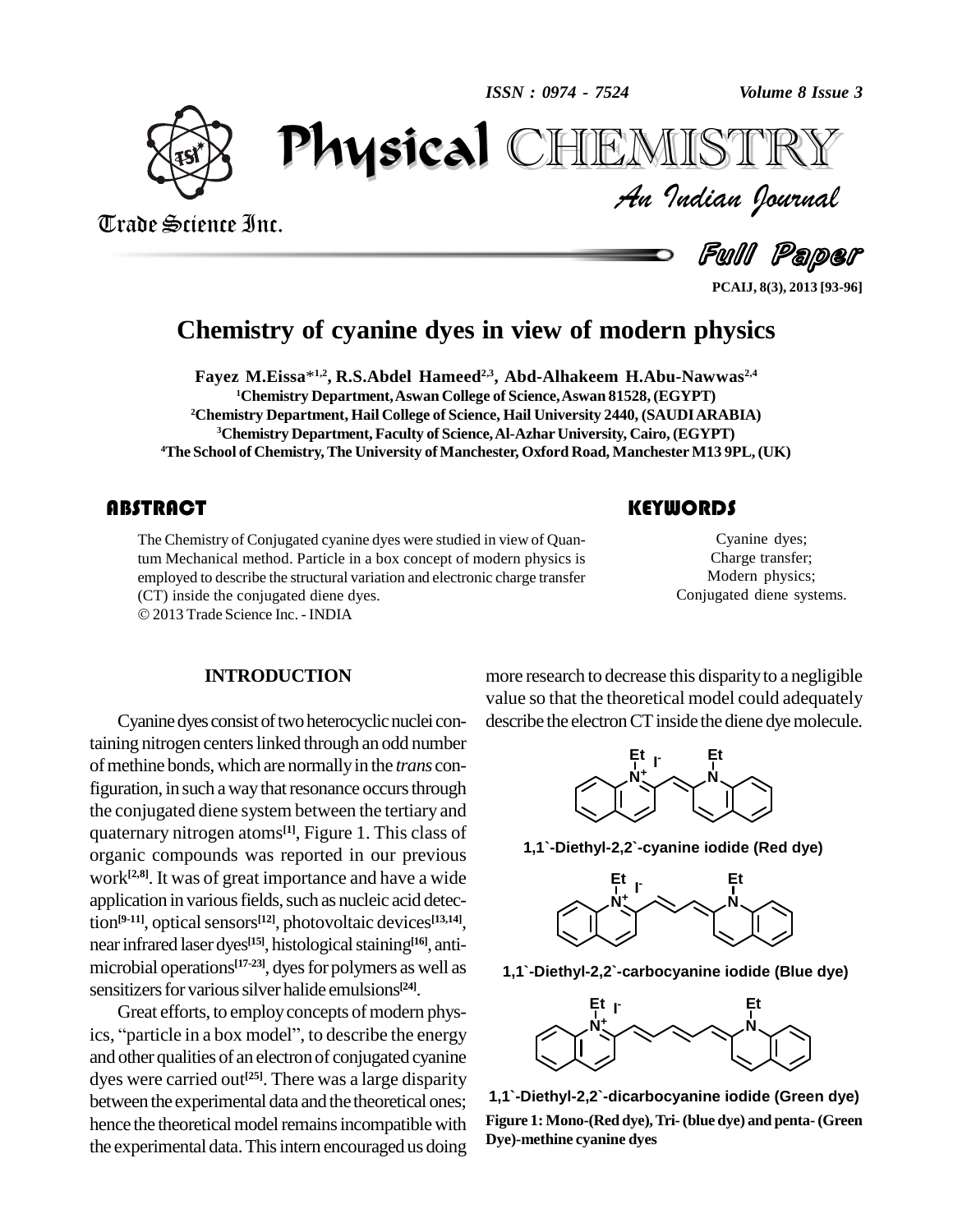## Full Paper

The CT energy for an electron in a one dimensional box was given by:<br> $\mathbf{h}^2(\mathbf{n}_{\text{true}}^2 - \mathbf{n}_{\text{move}}^2)$ 

box was given by:  
\n
$$
\Delta E = \frac{h^2 (n_{LUMO}^2 - n_{HOMO}^2)}{8mL^2}
$$
\n(1)  
\nwhereas,  $\Delta E = \frac{hc}{}$  (2)

whereas,  $\Delta E = \frac{hc}{v}$ 

$$
v
$$
  
Therefore,  $\lambda = \frac{8mcL^2}{h(n_{LUMO}^2 - n_{HOMO}^2)}$  (3)

Where m is the mass of an electron, c is the speed of<br>the light L is the length of the one-dimensional box, h is<br>Planck's constant, and the n values are the quantum the light L is the length of the one-dimensional box, h is number of the highest occupied molecular orbital (HOMO) and the lowest unoccupied molecular orbital

Thus, the importance of this research came from being able to compare and contrast the results of the experimentally determined data with the results of the some extent, the energy and other qualities of an electronCT inside the diene dyes.

#### **EXPERIMENTAL**

In this experiment, three conjugated cyanine dyes were used, Scheme 1, and the experimental work ac cording to literature<sup>[26]</sup> was carried out and the Experimental maximum wavelengths of the three dyes were recorded, TABLE 1.

**Dye <sup>E</sup> (joules) Wavelength (nm) TABLE 1 : Wavelengths (nm) obtained from the spectrophotometer**

| Dve   | $\Delta E$ (joules)    | Wavelength (nm) |
|-------|------------------------|-----------------|
| Red   | $3.81 \times 10^{-19}$ | 522.00          |
| Blue  | $3.29 \times 10^{-19}$ | 604.00          |
| Green | $2.81 \times 10^{-19}$ | 708.00          |

#### **RESULTSAND DISCUSSION**

*An*probability and different lengths, any available conju- *Institute With app*<br>*Institute dienery*<br>*Institute Similary*<br>*Indian Sparmal* Since each pathwayintroduces <sup>a</sup> quantized box in-side which the electron can freelymove according to Particle in a Box concept with approximately equal gated CT pathway inside the diene molecule should be considered. Thus, the three given cyanine dyes would have two conjugated CT pathways with different lengths,

(LUMO).

accordingly, the transition energy and its qualities should be averaged or binomially distributed to that of the two CT pathways, Figure 2.



**Figure 2 :The twopossibleCTpathwaysinside thedye (Green dye) molecule.**

empirically determined one. Also we can predict, to  $\frac{\text{tons}}{\text{tons}}$  to  $\frac{\text{tons}}{\text{tons}}$  and  $\frac{\text{tons}}{\text{tons}}$  in the methine chain) to the number of  $\pi$ -electrons do-By determining the total number of  $\pi$ -electrons in each conjugated system for each CT pathway, it could<br>be determined what the HOMO and LUMO levels are.<br>This could be done by adding the number of  $\pi$ -elecbe determined what the HOMO and LUMO levels are. trons from each carbon atom (one electron per C atom This could be done by adding the number of  $\pi$ -elecnated by nitrogen atom, which are always three. Therefore, according to Pauli Exclusion Principle, the electrons are paired in the ground state, then successive electrons are added into the higher states until all  $\pi$ electrons are accounted for, Figure 1. Hence, both the energy $(E)$  for each CT pathway and the wavelength of maximum absorption  $(\lambda_{\text{max}})$  could be calculated using Equation 1 and Equation 3, respectively, TABLE 2.

> The length of the box is given by  $(L=kb)$  where K is the number of bonds involved in the conjugated diene CT pathway, and b is equal to  $140 \times 10^{-12}$  m, the length of a bond in benzene.

Looking at these data, it is possible to compare it with the data obtained from the spectrophotometer. As one can see, there is a large disparity between the ex perimental data and the theoretical data for each CT pathway separately, but this disparity could be mini mized if the theoretical data for both CT pathways is averaged. This strongly recommended that all CT pathways inside the diene dye molecule should be considered to obtain approximatelyaccurate results.Also, the data in, TABLE 2, may lead to assume that the electron charge transferred through the two CT pathways with equal probability, therefore, the averaged transition energywould represent the overall transition energy.

The above data, TABLE 2, leads us to believe that

Physical CHEMISTRY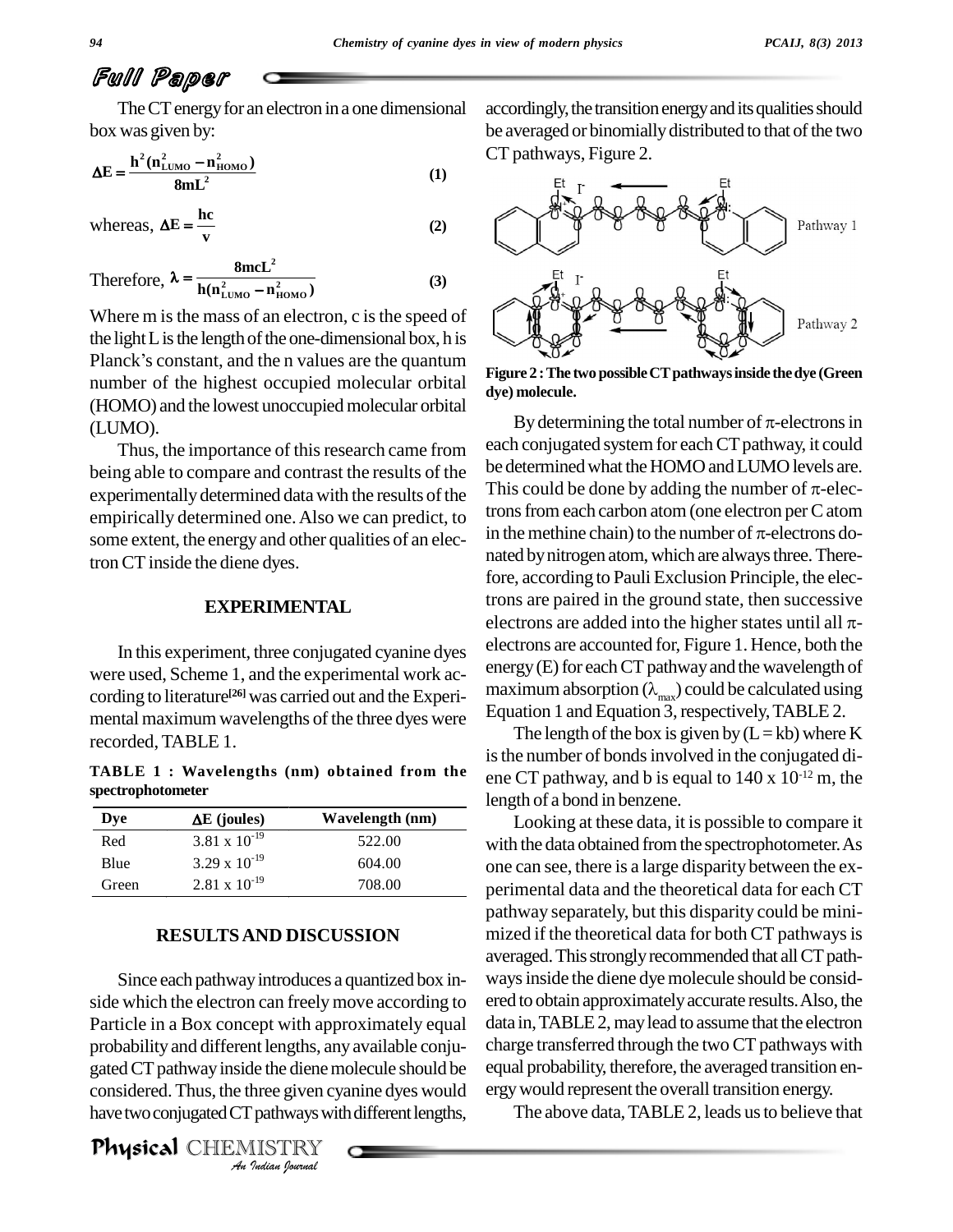| Full Paper |  |
|------------|--|

|            | Pathway 1              |                               |                        | Pathway 2       |                       | Average                |                |                       |  |
|------------|------------------------|-------------------------------|------------------------|-----------------|-----------------------|------------------------|----------------|-----------------------|--|
| <b>Dye</b> | $\Delta E$ (joules)    | $\lambda_{\max}$ (nm)         | $\Delta E$ (joules)    |                 | $\lambda_{\max}$ (nm) | $\Delta E$ (joules)    |                | $\lambda_{\max}$ (nm) |  |
| Red        | $1.35 \times 10^{-18}$ | 147.57                        | $0.32 \times 10^{-18}$ |                 | 619.80                | $0.84 \times 10^{-18}$ |                | 383.69                |  |
| Blue       | $7.70 \times 10^{-19}$ | 258.25                        | $2.67 \times 10^{-19}$ |                 | 744.37                | $5.19 \times 10^{-19}$ |                | 501.31                |  |
| Green      | 5.29 x $10^{-19}$      | 375.64                        | $2.29 \times 10^{-19}$ |                 | 869.89                | $3.79 \times 10^{-19}$ |                | 622.77                |  |
|            |                        | <b>Red Dye</b>                |                        | <b>Blue Dye</b> |                       | <b>Green Dye</b>       |                |                       |  |
|            | Pathway 1              | Pathway 2                     | Pathway 1              | Pathway 2       |                       | Pathway 1              | Pathway 2      |                       |  |
|            | $\longrightarrow$ n=10 | $\longrightarrow$ n=10        | $-$ n=10               | $ n=10$         |                       | $\longrightarrow$ n=10 | $ n=10$        |                       |  |
|            | $\frac{m-9}{m}$        | $ n=9$                        | $n=9$                  | $ n=9$          |                       | $-$ n=9                | $+4$ n=9       |                       |  |
|            | $\longrightarrow$ n=8  | $-$ n=8                       | $-$ n=8                | $\bigstar$ n=8  |                       | $-$ n=8                | $\bigstar$ n=8 |                       |  |
|            | $\longrightarrow$ n=7  | $\bigstar$ n=7                | $n=7$                  | $+$ n=7         |                       | $-$ n=7                | $+$ n=7        |                       |  |
|            | $-$ n=6                | $+4$ n=6                      | $n=6$                  | $+4$ n=6        |                       | $n=6$                  | $+$ $n=6$      |                       |  |
|            | $\longrightarrow$ n=5  | $+4$ n=5                      | $\longrightarrow$ n=5  | $+4$ n=5        |                       | $\bigstar$ n=5         | $+4 n=5$       |                       |  |
|            | $\longrightarrow$ n=4  | $\bigstar$ n=4                | $\bigstar\uparrow$ n=4 | $\bigstar$ n=4  |                       | $\bigstar$ n=4         | $+$ n=4        |                       |  |
|            | $\sqrt{1 + n} = 3$     | $+$ $ n=3$                    | $\bigstar$ n=3         | $#$ n=3         |                       | $+$ n=3                | $\bigstar$ n=3 |                       |  |
|            | $+ - n=2$              | $+$ $n=2$                     | $+ - n=2$              | $+$ $n=2$       |                       | $+$ $ n=2$             | $+$ $n=2$      |                       |  |
|            | $\bigstar$ n=1         | $\biguparrow \biguparrow$ n=1 | $\bigstar$ n=1         | $\bigstar$ n=1  |                       | $\bigstar$ n=1         | $\bigstar$ n=1 |                       |  |

**TABLE2 : Calculated energy and maximumwavelengthsfor each CTpathway and its average.**

**Figure 3: Graphical representation of HOMO andLUMO energy levels.**

the electron CT occurs inside both pathways with equal probability; there is still small disparity between the averaged value and the experimental onewhich could be approximated to negligible value if the averaged value of the charge transition is distributed binomially between the two CT pathways, according to equations 4, 5, 6.  $\epsilon$ **<sup>p</sup> max (path. 1) +q max (path. 2) <sup>=</sup> max (Exp.) (4)**

Whereas,  $\mathbf{p} + \mathbf{q} = 1$  (5)  $P^{(n+1)}$   $\rightarrow$   $P_{\text{max}}$ <br> $\rightarrow$   $\rightarrow$   $\rightarrow$   $\rightarrow$   $\rightarrow$   $\rightarrow$ 

Thus 
$$
q = \frac{\lambda_{max.}(Exp.) - \lambda_{max.}(Path.1)}{\lambda_{max.}(Path.2) - \lambda_{max.}(Path.1)}
$$
 (6)

Where: p, the probability that the electron in CT pathway  $1,q$ , the probability that the electron in CT pathway 2

Comparing the data embedded in TABLE 3 with that in TABLE 1 revealed that the disparity between the theoretical data and the experimental one were entirely neglected so that the theoretical model (particle in a box) adequately described the physical nature of the CT inside the conjugated diene cyanine dyes. More over, employing the concept of binomial distribution nature of the CT between the two available pathways adequately described the experimental data in view of this theoretical model and declared that the longer the CT pathway inside the conjugated diene system, the more probability the electron CT through (resonance stabilization).

| <b>Dye</b> | Pathway 1 |                      | Pathway 2 |                             | <b>Total</b>           |                                                |  |
|------------|-----------|----------------------|-----------|-----------------------------|------------------------|------------------------------------------------|--|
|            | P         | $p\lambda_{max}(nm)$ | a         | $q\lambda_{\text{max}}(nm)$ | $\Delta E$ (joules)    | $\lambda_{\max}$ (nm)                          |  |
| Red        | 0.207     | 30.50                | 0.793     | 491.50                      | 3.81 x $10^{-19}$      | 522.00                                         |  |
| Blue       | 0.289     | 74.70                | 0.711     | 529.30                      | $3.29 \times 10^{-19}$ | 604.00                                         |  |
| Green      | 0.327     | 122.57               | 0.673     | 585.43                      | $2.81 \times 10^{-19}$ | 708.00                                         |  |
|            |           |                      |           |                             |                        | <b>Physical CHEMISTRY</b><br>An Indian Nournal |  |

**TABLE3 :Approximatedwavelengths according to binomial distribution.**